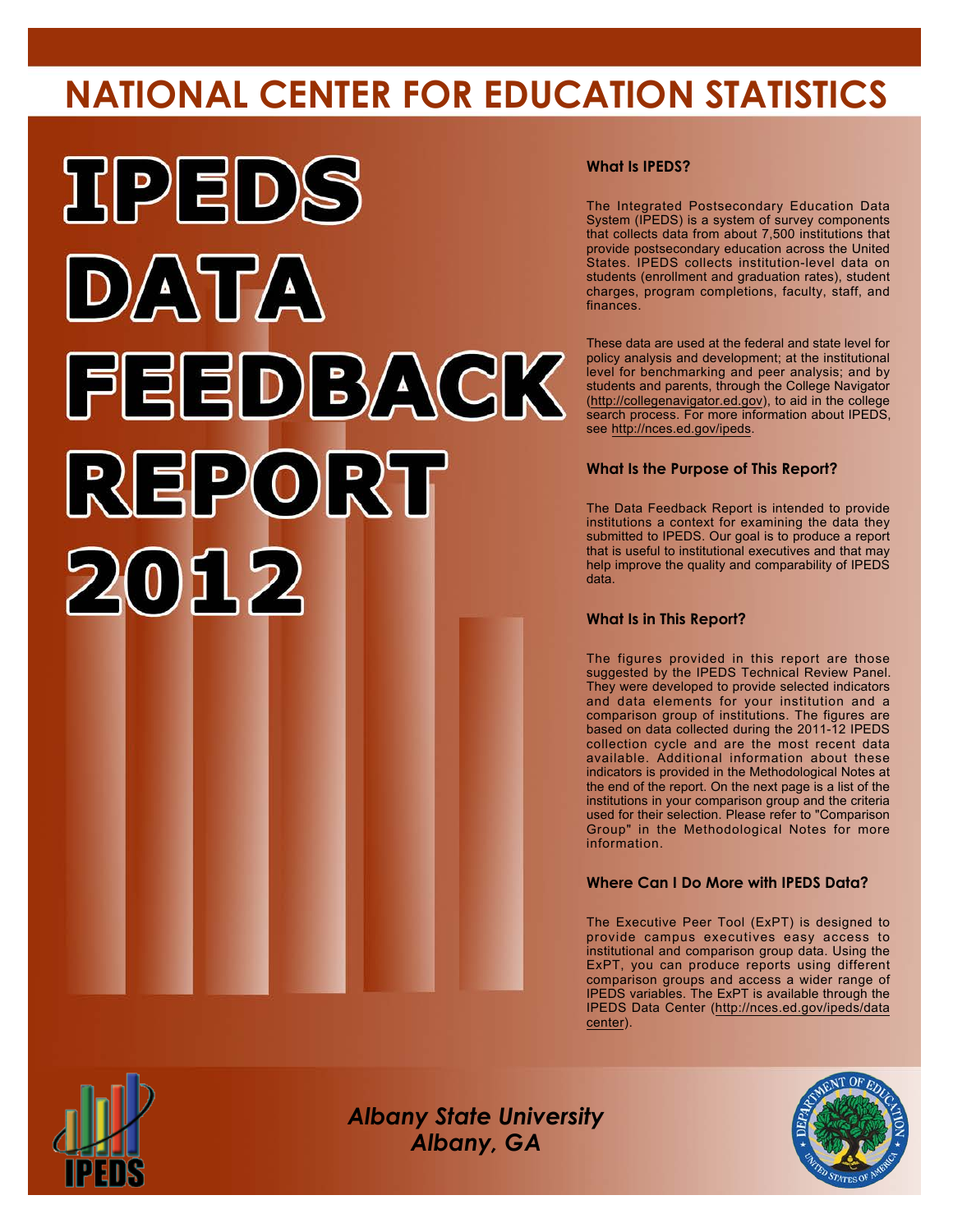## **COMPARISON GROUP**

Comparison group data are included to provide a context for interpreting your institution's statistics. If your institution did not define a Custom Comparison Group for this report by July 15, NCES selected a comparison group for you. (In this case, the characteristics used to define the comparison group appears below.) The Executive Peer Tool (ExPT)[\(http://nces.ed.gov/ipeds/datacenter/\)](http://nces.ed.gov/ipeds/datacenter/) can be used to reproduce the figures in this report using different peer groups.

Using some of your institution's characteristics, a group of comparison institutions was selected for you. The characteristics include Carnegie Classification of Masters Colleges and Universities (medium programs), public and enrollment of a similar size. This comparison group includes the following 30 institutions:

- Adams State University (Alamosa, CO)
- Alcorn State University (Alcorn State, MS)
- Delaware State University (Dover, DE)
- Grambling State University (Grambling, LA)
- Henderson State University (Arkadelphia, AR)
- Indiana University-Northwest (Gary, IN)
- Longwood University (Farmville, VA)
- Louisiana State University-Shreveport (Shreveport, LA)
- Mansfield University of Pennsylvania (Mansfield, PA)
- Minot State University (Minot, ND)
- Mississippi Valley State University (Itta Bena, MS) Montana State University Billings (Billings, MT)
- New Mexico Institute of Mining and Technology (Socorro, NM)
- Southeastern Oklahoma State University (Durant, OK)
- Southern Arkansas University Main Campus (Magnolia, AR)
- Southern Polytechnic State University (Marietta, GA)
- Southern University at New Orleans (New Orleans, LA)
- Southwest Minnesota State University (Marshall, MN)
- Southwestern Oklahoma State University (Weatherford, OK)
- SUNY Institute of Technology at Utica-Rome (Utica, NY)
- The University of Texas of the Permian Basin (Odessa, TX)
- University of Montevallo (Montevallo, AL)
- University of South Florida Sarasota-Manatee (Sarasota, FL)
- University of South Florida-Polytechnic (Lakeland, FL)
- University of South Florida-St. Petersburg Campus (St. Petersburg, FL)
- University of Washington-Bothell Campus (Bothell, WA)
- University of Washington-Tacoma Campus (Tacoma, WA)
- Western New Mexico University (Silver City, NM)
- Western Oregon University (Monmouth, OR)
- Worcester State University (Worcester, MA)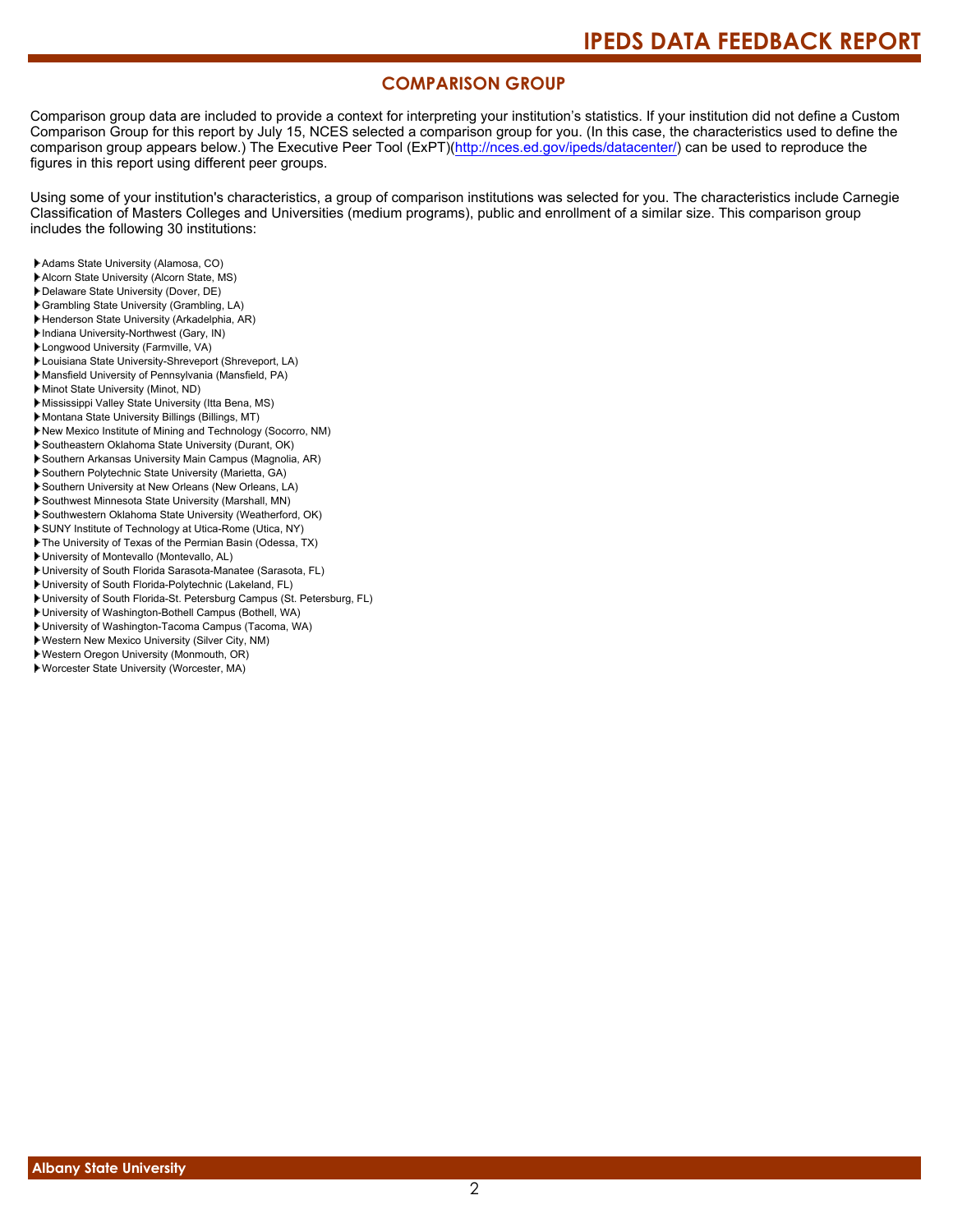



NOTE: For more information about disaggregation of data by race and ethnicity, please see the Methodological Notes at the end of this report. Median values for the comparison group will not add to 100 percent. See "Use of Median Values for Comparison Group" in the Methodological Notes at the end of this report for how median values are determined. N is the number of institutions in the comparison group.

SOURCE: U.S. Department of Education, National Center for Education Statistics, Integrated Postsecondary Education Data System (IPEDS): Spring 2012, Fall Enrollment component.

#### **Figure 2. Unduplicated 12-month headcount of all students and of undergraduate students (2010-11), total FTE enrollment (2010-11), and full- and part-time fall enrollment (Fall 2011)**



NOTE: For details on calculating full-time equivalent (FTE) enrollment, see Calculating FTE in the Methodological Notes at the end of this report. Total headcount, FTE, and fulland part-time fall enrollment include both undergraduate and postbaccalaureate students, when applicable. N is the number of institutions in the comparison group. SOURCE: U.S. Department of Education, National Center for Education Statistics, Integrated Postsecondary Education Data System (IPEDS): Fall 2011, 12-month Enrollment component and Spring 2012, Fall Enrollment component.

#### **Figure 3. Number of degrees awarded, by level: 2010-11**



NOTE: For additional information about postbaccalaureate degree levels, see the Methodology Notes. N is the number of institutions in the comparison group. SOURCE: U.S. Department of Education, National Center for Education Statistics, Integrated Postsecondary Education Data System (IPEDS): Fall 2011, Completions component.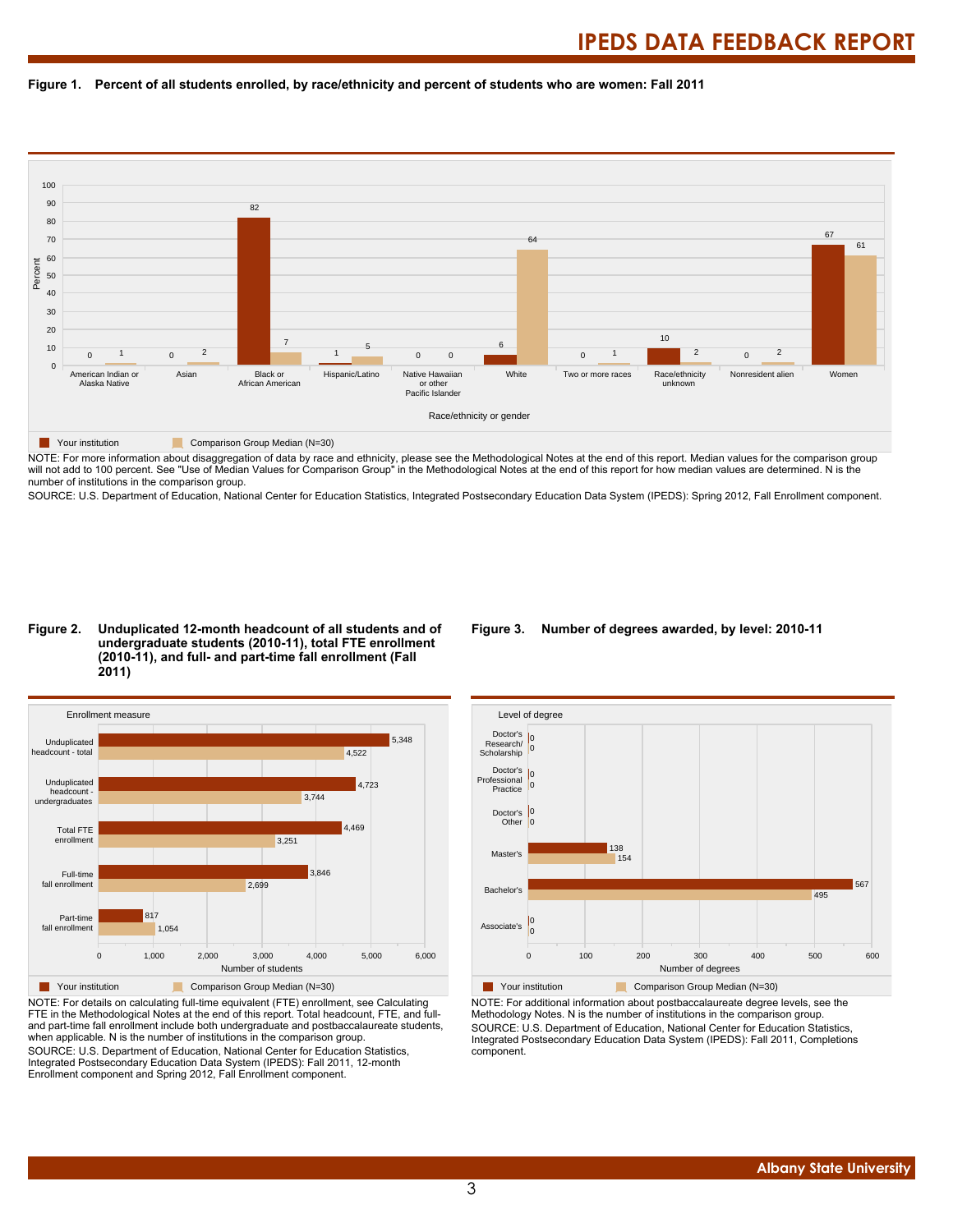**Figure 4. Academic year tuition and required fees for full-time, first-time, degree/certificate-seeking undergraduates: 2008-09--2011-12**



NOTE: The tuition and required fees shown here are the lowest reported from the categories of in-district, in-state, and out-of-state. N is the number of institutions in the comparison group.

SOURCE: U.S. Department of Education, National Center for Education Statistics, Integrated Postsecondary Education Data System (IPEDS): Fall 2011, Institutional Characteristics component.





NOTE: Any grant aid above includes grant or scholarship aid from the federal government, state/local government, or the institution. Federal grants includes Pell grants and other federal grants. Any loans includes federal loans and other loans to students. For details on how students are counted for financial aid reporting, see Cohort Determination in the Methodological Notes at the end of this report. N is the number of institutions in the comparison group.

SOURCE: U.S. Department of Education, National Center for Education Statistics, Integrated Postsecondary Education Data System (IPEDS): Winter 2011-12, Student Financial Aid component.





NOTE: Average net price is for full-time, first-time, degree/certificate-seeking undergraduate students and is generated by subtracting the average amount of federal, state/local government, and institutional grant and scholarship aid from the total cost of attendance. For public institutions, this includes only students who paid the in-state or indistrict tuition rate. Total cost of attendance is the sum of published tuition and required fees, books and supplies, and the average room and board and other expenses. For more information, see the Methodological Notes at the end of this report. N is the number of institutions in the comparison group.

SOURCE: U.S. Department of Education, National Center for Education Statistics, Integrated Postsecondary Education Data System (IPEDS): Fall 2011, Institutional Characteristics component; Winter 2011-12, Student Financial Aid component.



NOTE: Any grant aid above includes grant or scholarship aid from the federal government, state/local government, or the institution. Federal grants includes Pell grants and other federal grants. Any loans includes federal loans and other loans to students. Average amounts of aid were calculated by dividing the total aid awarded by the total number of recipients in each institution. N is the number of institutions in the comparison group. SOURCE: U.S. Department of Education, National Center for Education Statistics, Integrated Postsecondary Education Data System (IPEDS): Winter 2011-12, Student Financial Aid component.

### **Figure 7. Average amounts of grant or scholarship aid from the federal government, state/local government, or the institution, or loans received, by full-time, first-time degree/certificate-seeking undergraduate students, by**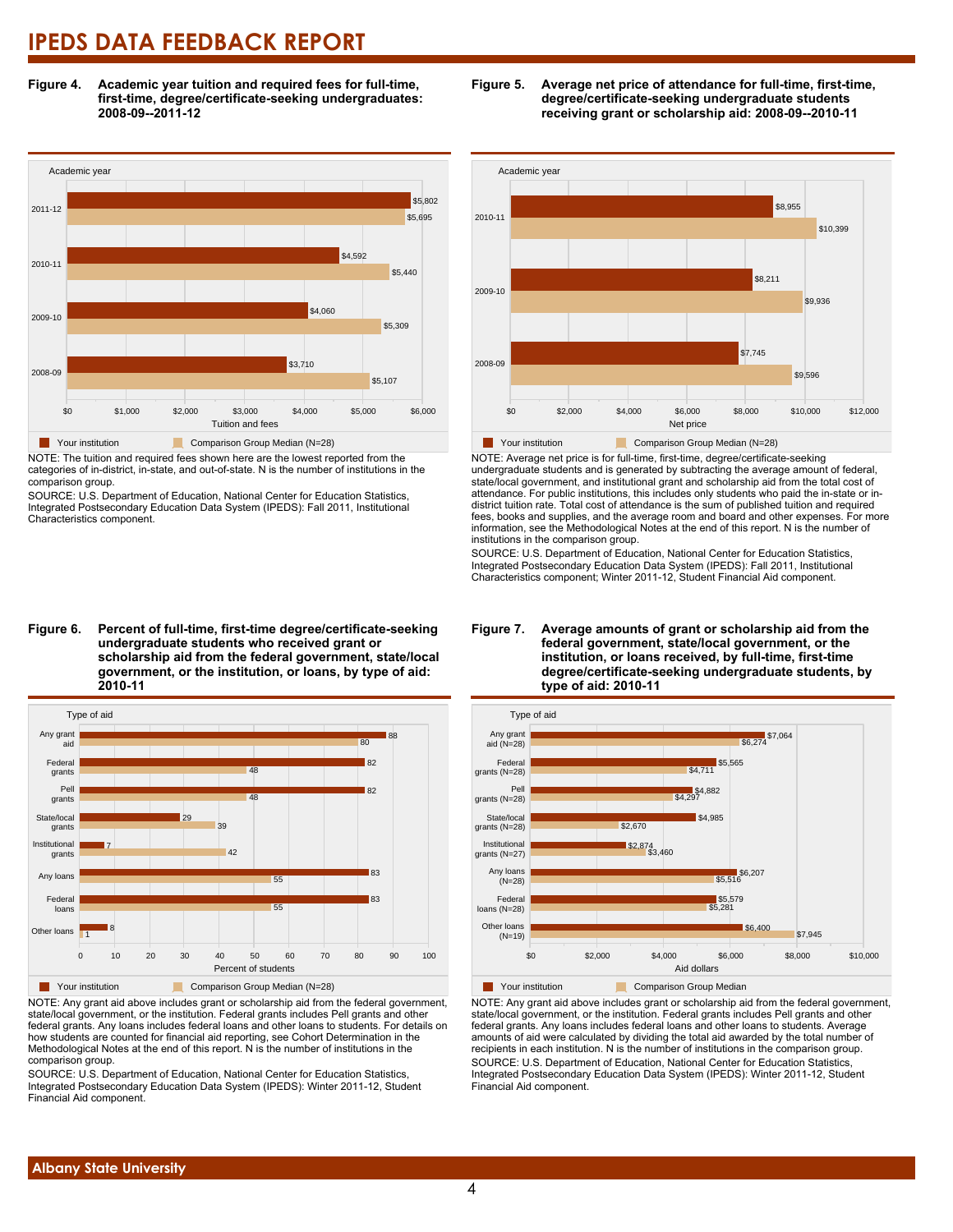**Figure 8. Percent of all undergraduates receiving aid by type of aid: 2010-11**

**Figure 9. Average amount of aid received by all undergraduates, by type of aid: 2010-11**



NOTE: Any grant aid above includes grant or scholarship aid from the federal government, state/local government, the institution, or other sources. Federal loans includes only federal loans to students. N is the number of institutions in the comparison group. SOURCE: U.S. Department of Education, National Center for Education Statistics, Integrated Postsecondary Education Data System (IPEDS): Winter 2011-12, Student Financial Aid component.



NOTE: Any grant aid above includes grant or scholarship aid from the federal government, state/local government, the institution, or other sources. Federal loans includes federal loans to students. Average amounts of aid were calculated by dividing the total aid awarded by the total number of recipients in each institution. N is the number of institutions in the comparison group.

SOURCE: U.S. Department of Education, National Center for Education Statistics, Integrated Postsecondary Education Data System (IPEDS): Winter 2011-12, Student Financial Aid component.

#### **Figure 10. Graduation rate and transfer-out rate (2005 cohort); graduation rate cohort as a percent of total entering students and retention rates of first-time students (Fall 2011)**



NOTE: Graduation rate cohort includes all full-time, first-time, degree/certificate-seeking undergraduate students. Entering class includes all students coming to the institution for the first time. Only institutions with a mission to prepare students to transfer are required to report transfers out. Graduation and transfer-out rates are the Student Right-to-Know rates. Retention rates are measured from the fall of first enrollment to the following fall. 4 yr institutions report retention rates for students seeking a bachelor's degree. Median values for the comparison group will not add to 100 percent. N is the number of institutions in the comparison group.

SOURCE: U.S. Department of Education, National Center for Education Statistics, Integrated Postsecondary Education Data System (IPEDS): Spring 2012, Graduation Rates component and Fall Enrollment component.

#### **Figure 11. Bachelor's degree graduation rates of full-time, first-time, degree/certificate-seeking undergraduates within 4 years, 6 years, and 8 years: 2003 cohort**



NOTE: The 6-year graduation rate is the Student Right-to-Know (SRK) rate; the 4- and 8-

year rates are calculated using the same methodology. For more information see the Methodological Notes at the end of the report. N is the number of institutions in the comparison group.

SOURCE: U.S. Department of Education, National Center for Education Statistics, Integrated Postsecondary Education Data System (IPEDS): Spring 2012, 200% Graduation Rates component.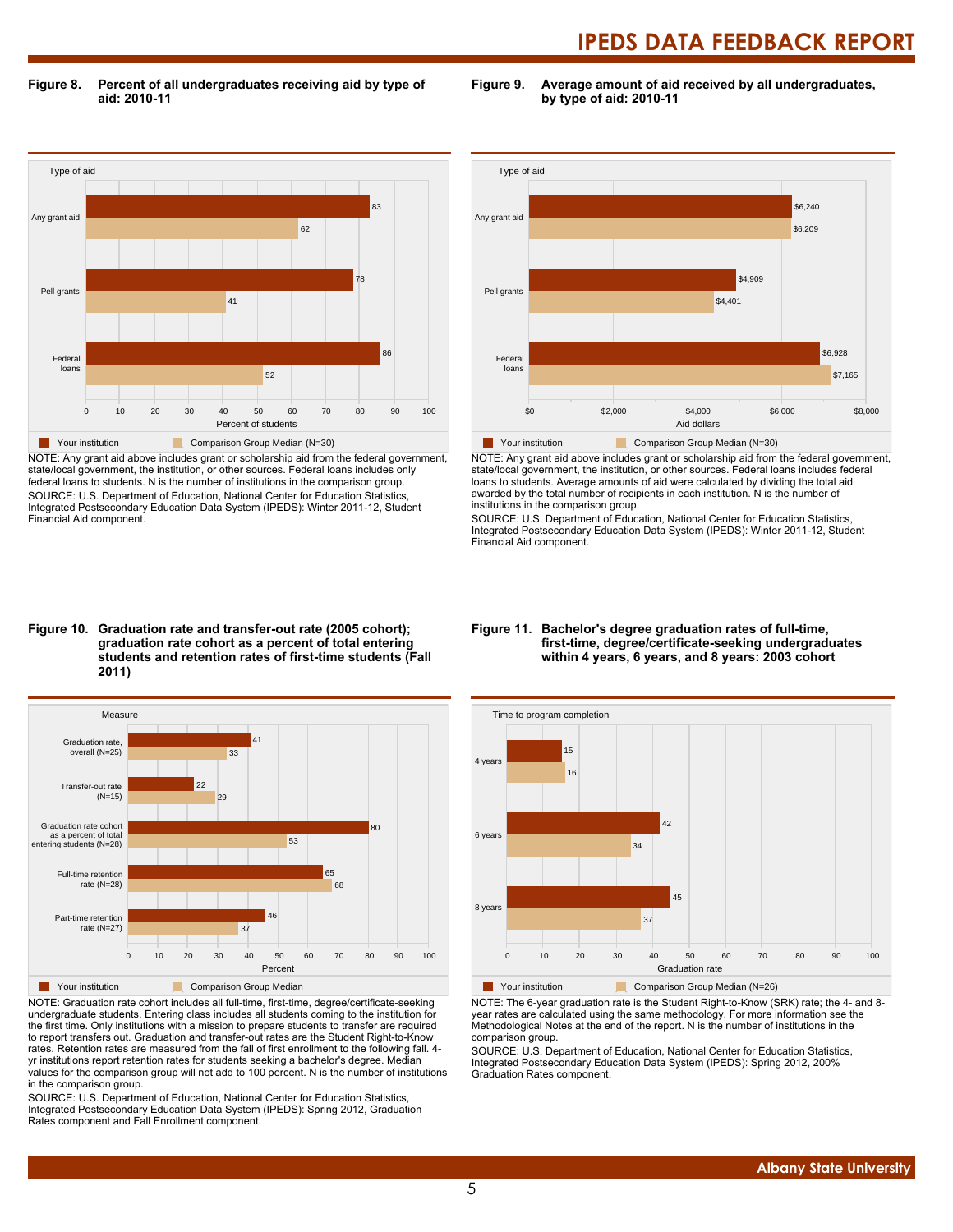### **Figure 12. Full-time equivalent staff, by assigned position: Fall 2011**



NOTE: Graduate assistants are not included in this figure. For information on the calculation of FTE of staff, see the Methodological Notes. N is the number of institutions in the comparison group.

SOURCE: U.S. Department of Education, National Center for Education Statistics, Integrated Postsecondary Education Data System (IPEDS): Winter 2011-12, Human Resources component.





NOTE: Average full-time instructional staff salaries for 11/12-month contracts were equated to 9-month average salaries by multiplying the 11/12-month salary by .8182. Salaries based on less than 9-month contracts are not included. Medical school salaries are not included. N is the number of institutions in the comparison group. SOURCE: U.S. Department of Education, National Center for Education Statistics, Integrated Postsecondary Education Data System (IPEDS): Winter 2011-12, Human Resources component.

# **year 2011**



NOTE: The comparison group median is based on those members of the comparison group that report finance data using the same accounting standards as the comparison institution. For a detailed definition of core revenues, see the Methodological Notes. N is the number of institutions in the comparison group.

SOURCE: U.S. Department of Education, National Center for Education Statistics, Integrated Postsecondary Education Data System (IPEDS): Spring 2012, Finance component.

#### **Figure 15. Core expenses per FTE enrollment, by function: Fiscal year 2011**



NOTE: Expenses per full-time equivalent (FTE) enrollment, particularly instruction, may be inflated because finance data includes all core expenses while FTE reflects credit activity only. For details on calculating FTE enrollment and a detailed definition of core expenses, see the Methodological Notes. N is the number of institutions in the comparison group. SOURCE: U.S. Department of Education, National Center for Education Statistics, Integrated Postsecondary Education Data System (IPEDS): Fall 2011, 12-month Enrollment component and Spring 2012, Finance component.

# **Figure 14. Percent distribution of core revenues, by source: Fiscal**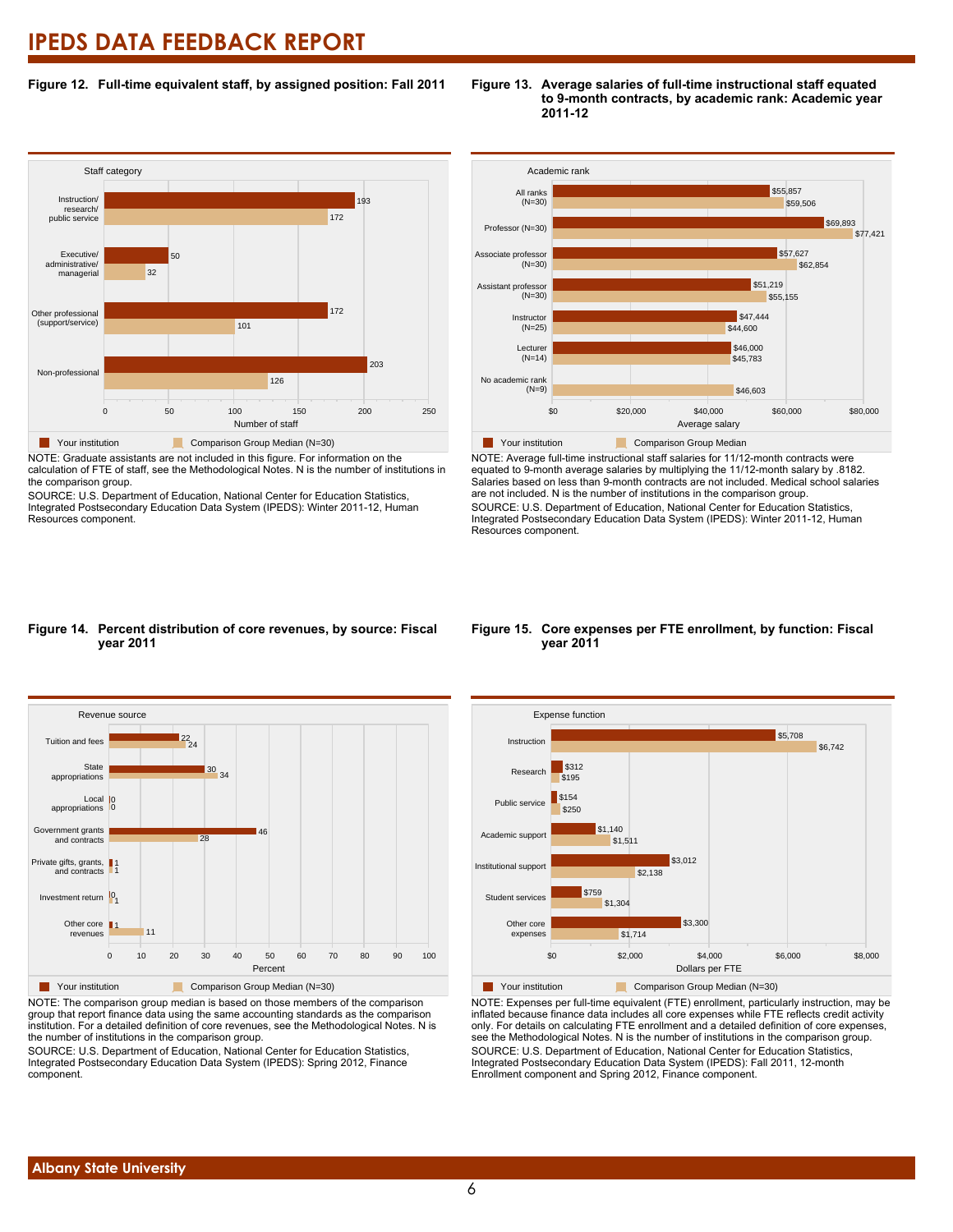# **METHODOLOGICAL NOTES**

#### **Overview**

This report is based on data supplied by institutions to IPEDS during the 2011-12 survey year. Response rates exceeded 99 percent for most surveys. Detailed response tables are included in IPEDS First Look reports, which can be found at [http://nces.ed.gov/pubsearch/getpubcats.asp?sid=010.](http://nces.ed.gov/pubsearch/getpubcats.asp?sid=010)

#### **Use of Median Values for Comparison Group**

The value for the comparison institution is compared to the median value for the comparison group for each statistic included in the figure. If more than one statistic is presented in a figure, the median values are determined separately for each indicator or statistic. Medians are not reported for comparison groups with less than three values. Where percentage distributions are presented, median values may not add to 100 percent. Through the ExPT, users have access to all of the data used to create the figures included in this report.

#### **Missing Statistics**

If a statistic is not reported for your institution, the omission indicates that the statistic is not relevant to your institution and the data were not collected. As such, not all notes listed below may be applicable to your report.

#### **Use of Imputed Data**

All IPEDS data are subject to imputation for total (institutional) and partial (item) nonresponse. If necessary, imputed values were used to prepare your report.

#### **Data Confidentiality**

IPEDS data are not collected under a pledge of confidentiality.

#### **Disaggregation of Data by Race/Ethnicity**

When applicable, some statistics are disaggregated by race/ethnicity. Data disaggregated by race/ethnicity have been reported using the 1997 (new) Office of Management and Budget categories. Detailed information about the recent race/ethnicity changes can be found at <http://nces.ed.gov/ipeds/reic/resource.asp>.

#### **Postbaccalaureate Degree Categories**

The use of new postbaccalaureate degree categories was mandatory in the 2011-12 collection year. These categories are: doctor's degreeresearch/scholarship, doctor's degree-professional practice, and doctor's degree-other. (The first-professional degree and certificate categories and the single doctor's degree category have been eliminated.)

#### **Cohort Determination for Reporting Student Financial Aid and Graduation Rates**

Student cohorts for reporting Student Financial Aid and Graduation Rates data are based on the reporting type of the institution. For institutions that report based on an academic year (those operating on standard academic terms), student counts and cohorts are based on fall term data. Student counts and cohorts for program reporters (those that do not operate on standard academic terms) are based on unduplicated counts of students enrolled during a full 12-month period.

#### **Description of Statistics Used in the Figures**

#### *Average Institutional Net Price*

Average net price is calculated for full-time, first-time degree/certificateseeking undergraduates who were awarded grant or scholarship aid from the federal government, state/local government, or the institution anytime during the full aid year. For public institutions, this includes only students who paid the in-state or in-district tuition rate. Other sources of grant aid are excluded. Average net price is generated by subtracting the average amount of federal, state/local government, and institutional grant and scholarship aid from the total cost of attendance. Total cost of attendance is the sum of published tuition and required fees, books and supplies, and the average room and board and other expenses.

For the purpose of the IPEDS reporting, aid received refers to financial aid that was awarded to, and accepted by, a student. This amount may differ from the aid amount that is disbursed to a student.

#### *Core Revenues*

Core revenues for public institutions reporting under GASB standards include tuition and fees; state and local appropriations; government grants and contracts; private gifts, grants, and contracts; sales and services of educational activities; investment income; other operating and nonoperating sources; and other revenues and additions (federal and capital appropriations and grants and additions to permanent endowments). Core revenues for private, not-for-profit institutions (and a small number of public institutions) reporting under FASB standards include tuition and fees; government appropriations (federal, state, and local); government grants and contracts; private gifts, grants, and contracts (including contributions from affiliated entities); investment return; sales and services of educational activities; and other sources. Core revenues for private, forprofit institutions reporting under FASB standards include tuition and fees; government appropriations, grants, and contracts (federal, state, and local); private grants and contracts; investment income; sales and services of educational activities; and other sources. At degree-granting institutions, core revenues exclude revenues from auxiliary enterprises (e.g., bookstores, dormitories), hospitals, and independent operations. Nondegree-granting instituions do no report revenue from auxiliary enterprises in a separate category. These amounts may be included in the core revenues from other sources.

#### *Core Expenses*

Core expenses include expenses for instruction, research, public service, academic support, institutional support, student services, scholarships and fellowships (net of discounts and allowances), and other expenses. Expenses for operation and maintenance of plant, depreciation, and interest are allocated to each of the other functions. Core expenses at degree-granting institutions exclude expenses for auxiliary enterprises (e.g., bookstores, dormitories), hospitals, and independent operations. Nondegree-granting institutions do not report expenses for auxiliary enterprises in a separate category. These amounts may be included in the core expenses as other expenses.